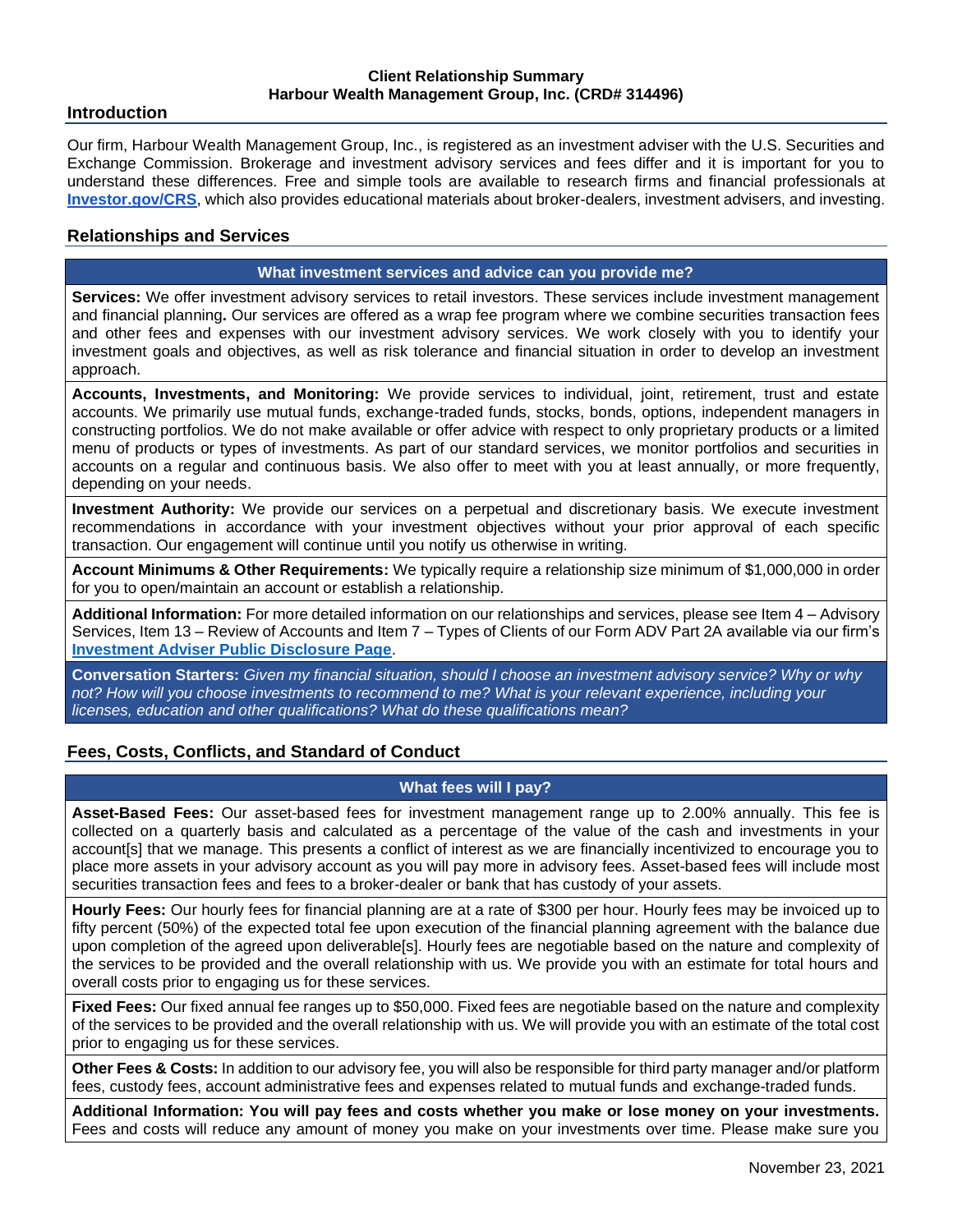understand what fees and costs you are paying. For more detailed information on our fees, please see Item 5 – Fees and Compensation of our Form ADV Part 2A available via our firm's **Investment [Adviser Public Disclosure Page](https://adviserinfo.sec.gov/firm/brochure/314496)**.

**Conversation Starters**: *Help me understand how these fees and costs might affect my investments. If I give you \$10,000 to invest, how much will go to fees and costs, and how much will be invested for me?*

#### **What are your legal obligations to me when acting as my investment adviser? How else does your firm make money and what conflicts of interest do you have?**

*When we act as your investment adviser*, we have to act in your best interest and not put our interests ahead of yours. At the same time, the way we make money creates some conflicts with your interests. You should understand and ask us about these conflicts because they can affect the investment advice we provide you. Here is an example to help you understand what this means.

We sponsor a wrap fee program which means that we bundle securities transaction fees with our investment advisory services for a single investment advisory fee. In other words, we absorb any securities transaction fees in your accounts. We are therefore financially incentivized to limit the number of trades placed in your accounts or to utilize securities that have no transaction fee.

Our financial professionals are registered representatives of M Holdings Securities, Inc. ("M Securities"), a registered broker-dealer. In addition to our services, your financial professional will offer you variable insurance products through their separate capacity as a registered representative and will earn commission-based compensation for transactions implemented through M Securities. The commissions earned are separate from our advisory fees, which creates a financial incentive to recommend that you implement insurance transactions through M Securities. You are encouraged to learn more about M Securities by reviewing their client relationship summary.

**Additional Information:** For more detailed information, please see Item 10 – Financial Industry Activities and Affiliations, Item 12 – Brokerage Practices and Item 14 – Client Referrals and Other Compensation of our Form ADV Part 2A available via our firm's **[Investment Adviser Public Disclosure Page](https://adviserinfo.sec.gov/firm/brochure/314496)**.

**Conversation Starters:** *How might your conflicts of interest affect me, and how will you address them?*

#### **How do your financial professionals make money?**

Our financial professionals are compensated based on an agreed-upon annual salary. Additionally, they receive compensation based on the revenue generated from the accounts they service directly. This means financial professionals have an incentive to increase the asset size in the relationship or solicit new business, taking time away from the day-to-day servicing of existing clients.

## **Disciplinary History**

**Do you or your financial professionals have legal or disciplinary history?**

No. You can visit **[Investor.gov/CRS](http://investor.gov/CRS)** for a free and simple search tool to research our firm and our financial professionals.

**Conversation Starters:** *As a financial professional, do you have any disciplinary history? For what type of conduct?*

## **Additional Information**

You can find additional information about our investment advisory services by viewing our Form ADV Part 2A available via our firm's **[Investment Adviser Public Disclosure Page](https://adviserinfo.sec.gov/firm/brochure/314496)** or by visiting www.harbourwealthmanagement.com. You can request up to date information and a copy of our Client Relationship Summary by contacting us at info@harbourwmg.com or (843)-377-8448.

**Conversation Starters:** *Who is my primary contact person? Is he or she a representative of an investment advisor? Who can I talk to if I have concerns about how this person is treating me?*